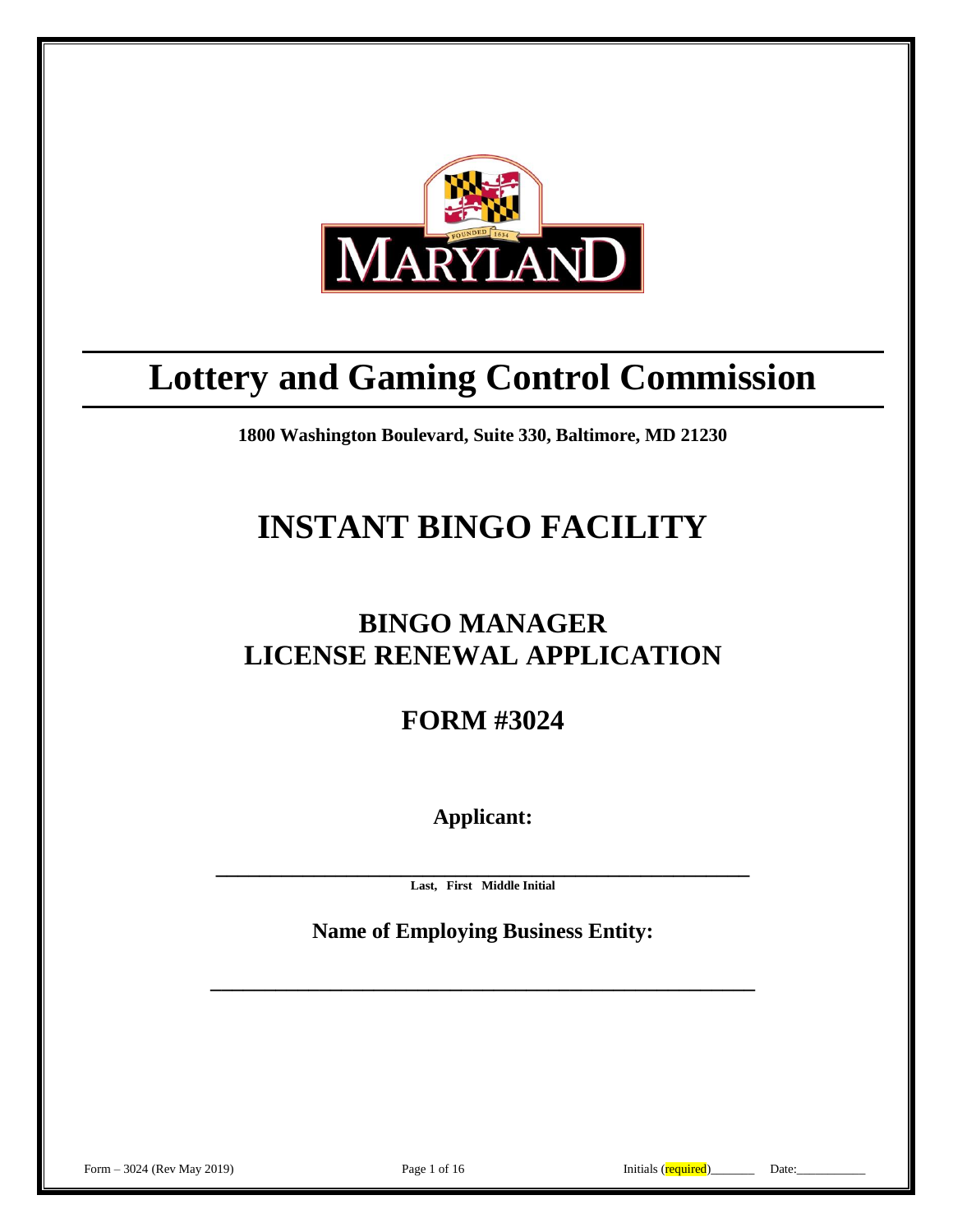# **RENEWAL ELIGIBILITY**

"Bingo Manager" is defined in regulations promulgated by the Maryland Lottery and Gaming Control Commission ("Commission") by its authority under State Government Article ("SG"), Title 9, Subtitle 1A, of the Annotated Code of Maryland ("the Gaming Law"). The Commission's regulations are found in Code of Maryland Regulations ("COMAR") in Title 36 of COMAR, and available at [http://www.dsd.state.md.us/comar/.](http://www.dsd.state.md.us/comar/) An Instant Bingo Facility Bingo Manager is "*an individual who is employed by a facility operator and exercises control over the facility when a principal employee is not present*,*"* COMAR 36.07.01.02(B)(13).

The term of an Instant Bingo Facility Bingo Manager license is **five years**, and the term cannot be extended under any circumstances. It is the responsibility of each licensed individual to submit a license renewal application to the Commission with sufficient time for the Maryland Lottery and Gaming Control Agency's Casino Licensing and Background Investigations Division to conduct a thorough investigation prior to the individual's license expiration date.

Bingo Manager license renewal applications must be submitted to the Commission **at least 90 days before, but not more than 120 days before, the individual's license expires**.

## **INDIVIDUALS REQUIRED TO OBTAIN A BINGO MANAGER RENEWAL LICENSE:**

### **I. COMPLETING THIS FORM:**

- a. This renewal application must be accompanied by a **new** conditional offer of employment from a licensed bingo facility operator, manufacturer or contractor as an instant bingo manager as defined in COMAR 36.07.02.14. The conditional offer of employment for your initial license application is not applicable.
- b. You must make accurate statements and you must include all material facts. **Any misrepresentation, or the failure to provide requested information, may result in the denial of your renewal application.**
- c. Read each question carefully prior to answering. Some of the questions may be different from the initial application. Answer every question completely.
- d. Answer every question completely. Do not leave blank spaces. If a question does not apply, write "**Does not apply**" or "**N/A**." If the correct answer to a particular question is none, write "**None**.".
- e. If the space available is insufficient to respond to a question, supply the required information on an attachment page and clearly identify which question you are answering.
- f. Once your application or any addendum is submitted, it becomes the property of the Maryland Lottery and Gaming Control Agency and will not be returned.
- g. The applicant should carefully review each page before submission. The applicant **must initial** and **date** each page in the space provided in the lower right-hand corner. The applicant is attesting to the accuracy and completeness of the information contained on that page and/or that the applicant has read the page.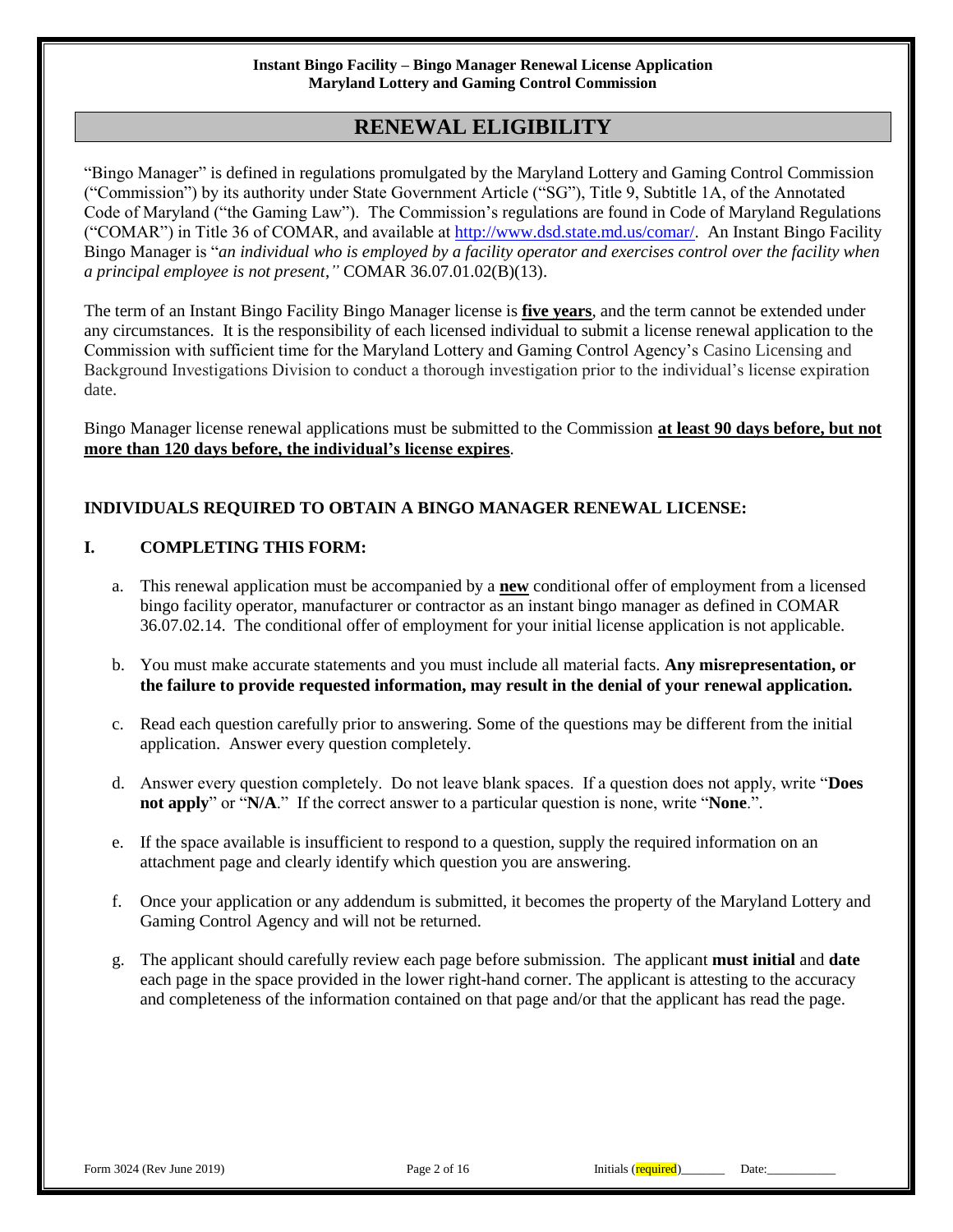#### **II. PLEASE MAKE SURE THAT YOU:**

- a. Sign the *Affidavit* page and the *Authorization* page in the presence of a notary; and
- b. You retain a completed copy of your application for your own records.

### **III. NOTICES**

- a. An Instant Bingo Manager license is a privilege and not everyone who applies will be granted permission to work in a bingo facility. The burden of proving and maintaining qualifications to receive and hold a Bingo Manager license is at all times on the applicant.
- b. All information submitted to the Commission is subject to verification. Any false statement made in this application will reflect on your character and may result in the denial of your application. If you receive a license based on submission of false information, it may result in suspension or revocation of your license.
- c. Failure to submit a complete and accurate renewal application; Failure to submit any documentation required to complete a renewal investigation; or Failure to submit a license renewal application to the Commission with sufficient time for a thorough investigation to be conducted, may result in the expiration of your current license and the Commission's refusal to issue a renewal license.
- d. Notifications regarding your application will only be sent to the address you provide on this form. Changes or corrections to your address must be reported to the Commission, in writing, immediately.

# **UPDATED PHOTOGRAPH of the APPLICANT**

Attach a **Passport** quality color photograph of you, alone, that is recent (**taken within the last six months**), presents a good likeness of you, and is 2x2 (max. 3 x 3) inches in size.

The image will be used to create your badge, and the size measured from the bottom of your chin to the top of your head (including hair) should not be less than 1 inch and not more than 1–3/8 inches.

The photograph must be:

- Of you, alone;
- $\bullet$  In focus,
- A full front view of your face (no hat, head covering, or dark glasses);
- Of your head and shoulders; and
- Taken in front of a plain background.

Retouched photographs that alter your appearance are unacceptable.

Date the photograph was taken

Step 1 Write your name on an

adhesive **address label**;

## Step 2

Attach the address label to the **BACK** of the photograph (without distorting the photograph or digital image);

## Step 3

Place the **Passport** quality photograph in an envelope and attach the envelope here (without damaging the photograph or digital image).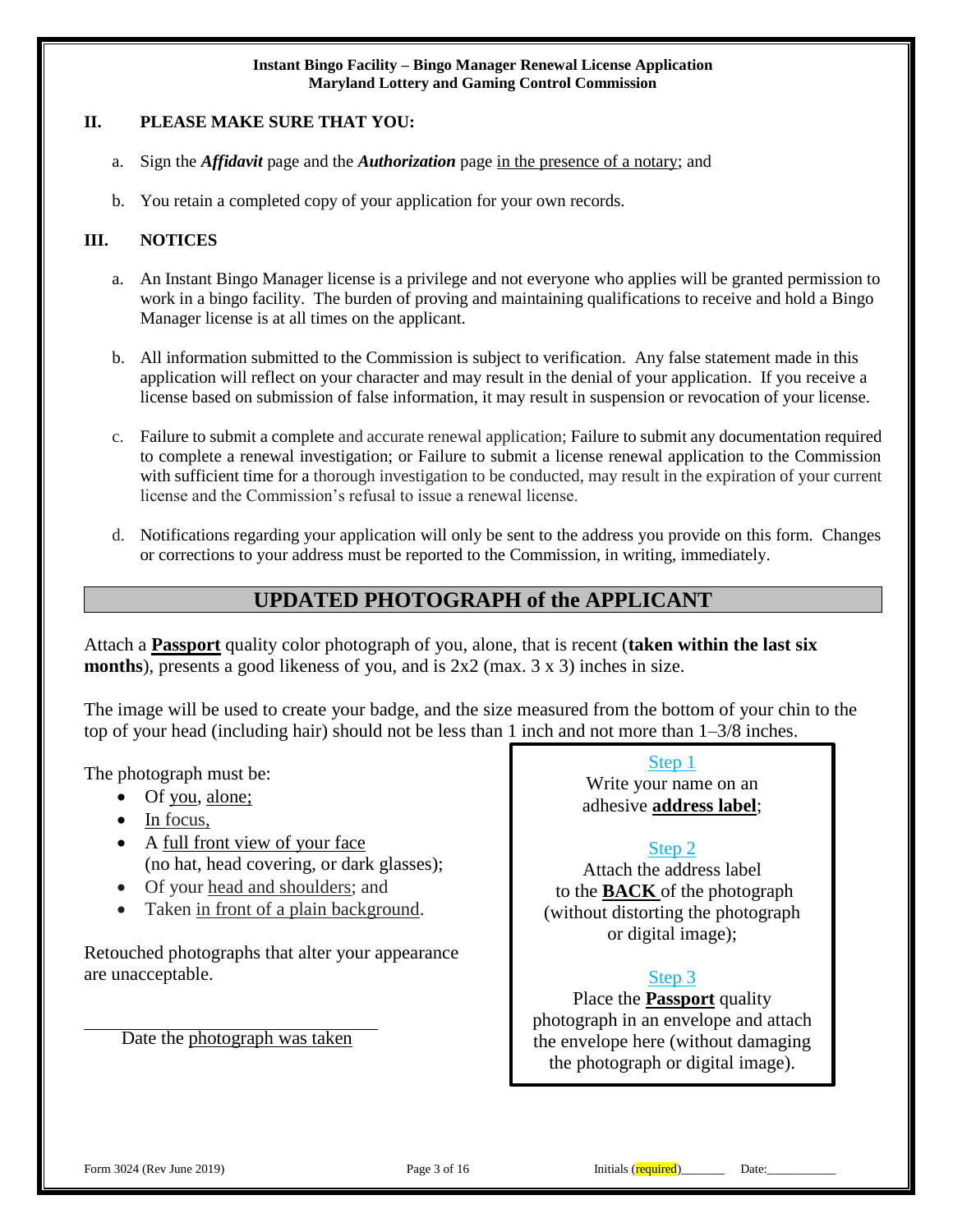# **LICENSE RENEWAL FEE and PAYMENT METHOD**

- 1. License Renewal fee \$ 150.00
- 2. License Renewal term 5 Years 3 Sears 5 Years 3 Sears 5 Years 3 Sears 5 Years 3 Sears 3 Sears 3 Sears 3 Sears 3 Sears 3 Sears 3 Sears 3 Sears 3 Sears 3 Sears 3 Sears 3 Sears 3 Sears 3 Sears 3 Sears 3 Sears 3 Sears 3 Sear

## **Note:**

The license renewal fee is non-refundable and is due at the time of application. Unless the applicant is paying via wire transfer, the application and the **business check or money order** should be sent **together**.

# **Payment and Application are mailed to:**

**Maryland Lottery and Gaming Control Agency Attn: Casino Licensing and Background Investigations Division 1800 Washington Blvd, Suite 330 Baltimore, Maryland 21230**

## **Wire Payment to:**

**Maryland Lottery Account Number**: 446014266944 **Name of the Account** – Maryland Lottery VLT Escrow 026009593 Bank of America, New York, NY

**If required**, the SWIFT code is BOFAUS3N Ref: Bank of America in the State of Maryland

# **NOTICES and OBLIGATIONS**

## **This form is an official document of the Commission. It may not be altered or changed, except to insert the information that is required. Any alteration or change to this document may cause this application or your license to be delayed or denied.**

You must promptly provide the Commission with **written notification** of any corrections or changes to this application after it has been submitted. You are under a continuing obligation to promptly notify the Commission **in writing** if there is **any change** in the information provided to the Commission (to include, but not restricted to, family/social data; physical/email addresses; phone numbers; office and business positions; business entity information; licensing data; civil proceedings; criminal arrests, charges and offenses; investigatory proceedings; and financial data).

All applicants and all individuals issued an Instant Bingo Facility Bingo Manager license must adhere to the rules and regulations promulgated by the Maryland Lottery and Gaming Control Commission and in State Government Article, Title 9, Subtitle 1A, Annotated Code of Maryland for the entire term of their license. Violations, to include failure or refusal to properly notify the Commission, may result in the denial of an application; a reprimand; suspension or revocation of a license; and/or imposition of a fine(s).

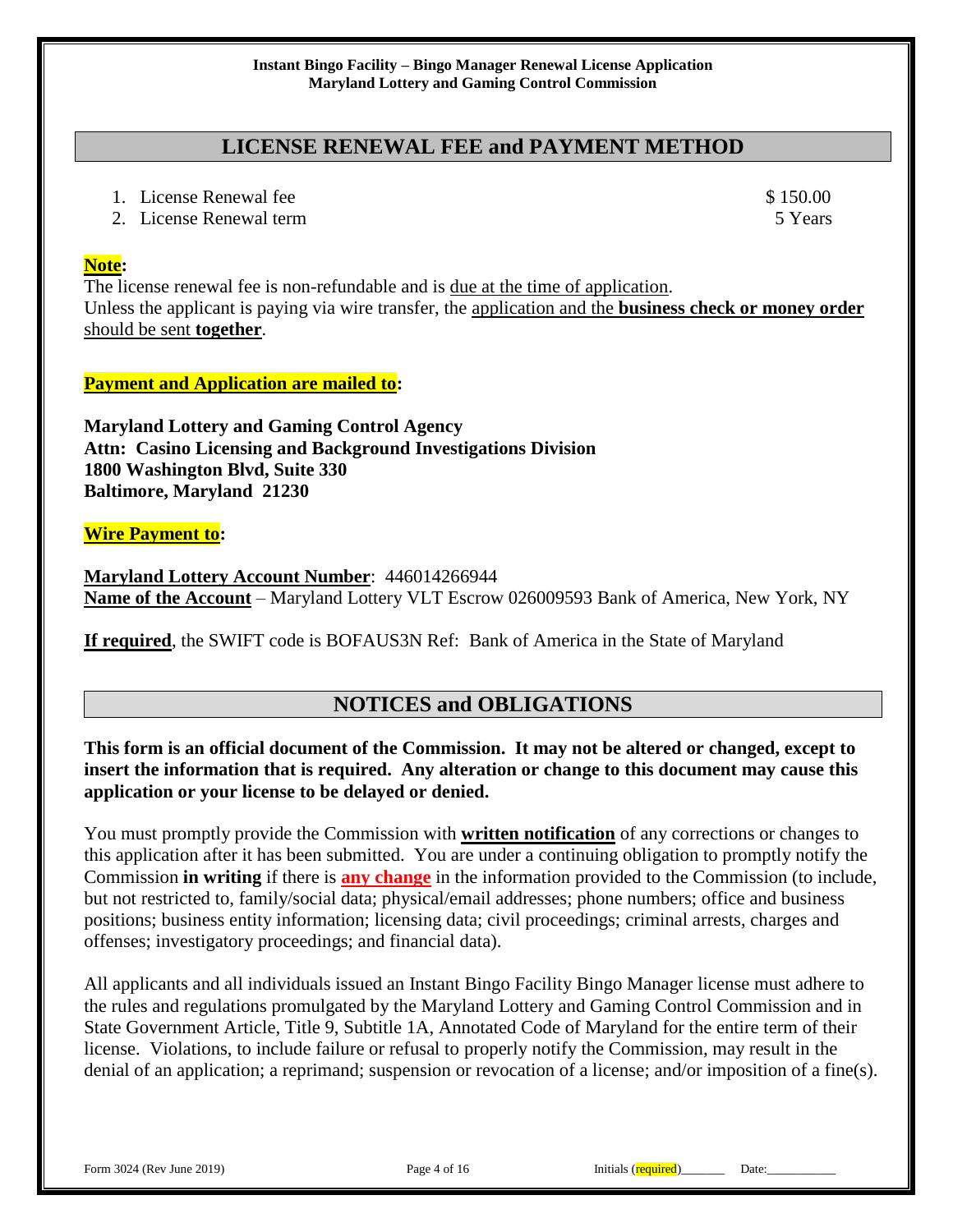|                                                                                            |                       |                     |                                                                |                       |                       |              | <b>SPONSOR of LICENSE RENEWAL, POSITION</b>                                         |            |                         |                       |
|--------------------------------------------------------------------------------------------|-----------------------|---------------------|----------------------------------------------------------------|-----------------------|-----------------------|--------------|-------------------------------------------------------------------------------------|------------|-------------------------|-----------------------|
| Name of Employing Business Entity:                                                         |                       |                     |                                                                |                       |                       |              |                                                                                     |            |                         |                       |
| Type of Licensee                                                                           |                       |                     | <b>Bingo Facility</b>                                          |                       |                       |              | Manufacturer                                                                        | Contractor |                         |                       |
| Position Applicant is Applying for:                                                        |                       |                     |                                                                |                       |                       |              |                                                                                     |            |                         |                       |
|                                                                                            |                       |                     |                                                                |                       |                       |              |                                                                                     |            |                         |                       |
|                                                                                            |                       |                     | <b>NAME AND ADDRESS</b>                                        |                       |                       |              |                                                                                     |            |                         |                       |
| 1. Last Name                                                                               |                       | <b>First Name</b>   |                                                                |                       |                       |              | <b>Middle Name</b>                                                                  |            | Suffix (Jr., Sr., etc.) |                       |
| 2. Maiden Name                                                                             |                       |                     |                                                                |                       |                       |              |                                                                                     |            | 3. Date of Birth        |                       |
| 4. Address Line 1                                                                          |                       |                     |                                                                |                       | <b>Address Line 2</b> |              |                                                                                     |            |                         |                       |
| <b>P.O.Box</b> $\Box$ N/A                                                                  |                       | <b>City</b>         |                                                                |                       | County                |              |                                                                                     |            | <b>State/Province</b>   |                       |
| <b>Zip Code</b>                                                                            | Country               |                     | 5. Email Address                                               |                       |                       |              | 6. Home Phone                                                                       |            | 7. Cell Phone           |                       |
|                                                                                            |                       |                     |                                                                |                       |                       |              |                                                                                     |            |                         |                       |
|                                                                                            |                       |                     | <b>MAILING ADDRESS (if different from above)</b>               |                       |                       |              |                                                                                     |            | N/A, not different      |                       |
| 8. Address Line 1                                                                          |                       |                     |                                                                |                       | <b>Address Line 2</b> |              |                                                                                     |            |                         |                       |
| P.O.Box                                                                                    |                       | <b>City</b>         |                                                                |                       | County                |              |                                                                                     |            |                         | <b>State/Province</b> |
| <b>Zip Code</b>                                                                            | Country               |                     | <b>Email Address</b>                                           |                       |                       |              | <b>Home Phone</b>                                                                   |            | <b>Cell</b>             |                       |
|                                                                                            |                       |                     |                                                                |                       |                       |              |                                                                                     |            |                         |                       |
| 9. Height                                                                                  | 10. Weight            |                     | <b>DESCRIPTIVE INFORMATION</b><br>11. Social Security Number * |                       |                       |              | 12. Driver's License                                                                |            |                         |                       |
| FT<br>$\mathbb{N}$                                                                         |                       | $\frac{1}{1}$ lbs   |                                                                |                       |                       |              | State Issued:                                                                       |            |                         |                       |
|                                                                                            |                       |                     |                                                                |                       |                       |              | None, I do not have a driver's license                                              |            |                         |                       |
| 13. Do you have any tattoos, scars or distinguishing marks? If yes,<br>describe in detail: |                       |                     |                                                                |                       | 14. Marital Status:   |              |                                                                                     |            |                         |                       |
|                                                                                            |                       |                     |                                                                |                       | <b>SINGLE</b>         |              | <b>MARRIED</b>                                                                      |            |                         |                       |
| 15. Place of Birth:                                                                        |                       |                     |                                                                |                       | <b>SEPARATED</b>      |              | <b>DIVORCED</b>                                                                     |            |                         |                       |
| <b>City/Town</b>                                                                           | <b>State/Province</b> |                     | Country                                                        |                       | <b>WIDOWED</b>        |              |                                                                                     |            | <b>DOMESTIC PARTNER</b> |                       |
| 16. Name of Spouse, Former<br><b>Spouse, Domestic Partner</b>                              |                       | Name (or other AKA) | 17. Spouse, Former Spouse,<br><b>Domestic Partner's Maiden</b> | 18. S/FS<br>/DP's DOB |                       |              | 19. Spouse, Former Spouse, Domestic Partner's Social<br><b>Security Number</b>      |            |                         |                       |
| $\Box$ N/A                                                                                 |                       | $\Box$ N/A          |                                                                | $\Box$ N/A            |                       |              | $\Box$ N/A                                                                          |            |                         |                       |
| 20. HAIR COLOR                                                                             |                       | 21. EYE COLOR       |                                                                | 22. SEX               |                       |              | 23. RACE*<br>Are you of Hispanic/Latino origin? □ Yes □ No                          |            |                         |                       |
| (BK)Black<br>$\Box$ (BR) Brown<br>ப                                                        | $\Box$                |                     | $(BK)$ Black $\Box$ (BR) Brown                                 | $\Box$ (M) Male       |                       | $\mathsf{L}$ | Caucasian                                                                           |            |                         |                       |
| $(BD)$ Blonde $\Box$ (RD) Red                                                              | Ш                     |                     | (HZ) Hazel $\Box$ (BL) Blue                                    | $\Box$ (F) Female     |                       |              | Black/African American<br>Native Hawaiian/Pacific Islander                          |            |                         |                       |
| $\Box$ (GY) Gray<br>$\Box$ (WH) White                                                      |                       |                     | $\Box$ (GY) Gray $\Box$ (GR) Green                             |                       |                       | $\mathsf{L}$ | Asian<br>American Indian/Alaska Native                                              |            |                         |                       |
| (BA) Bald<br>$\Box$                                                                        |                       |                     |                                                                |                       |                       |              | Other:<br>* Multiracial respondents may select all applicable racial<br>categories. |            |                         |                       |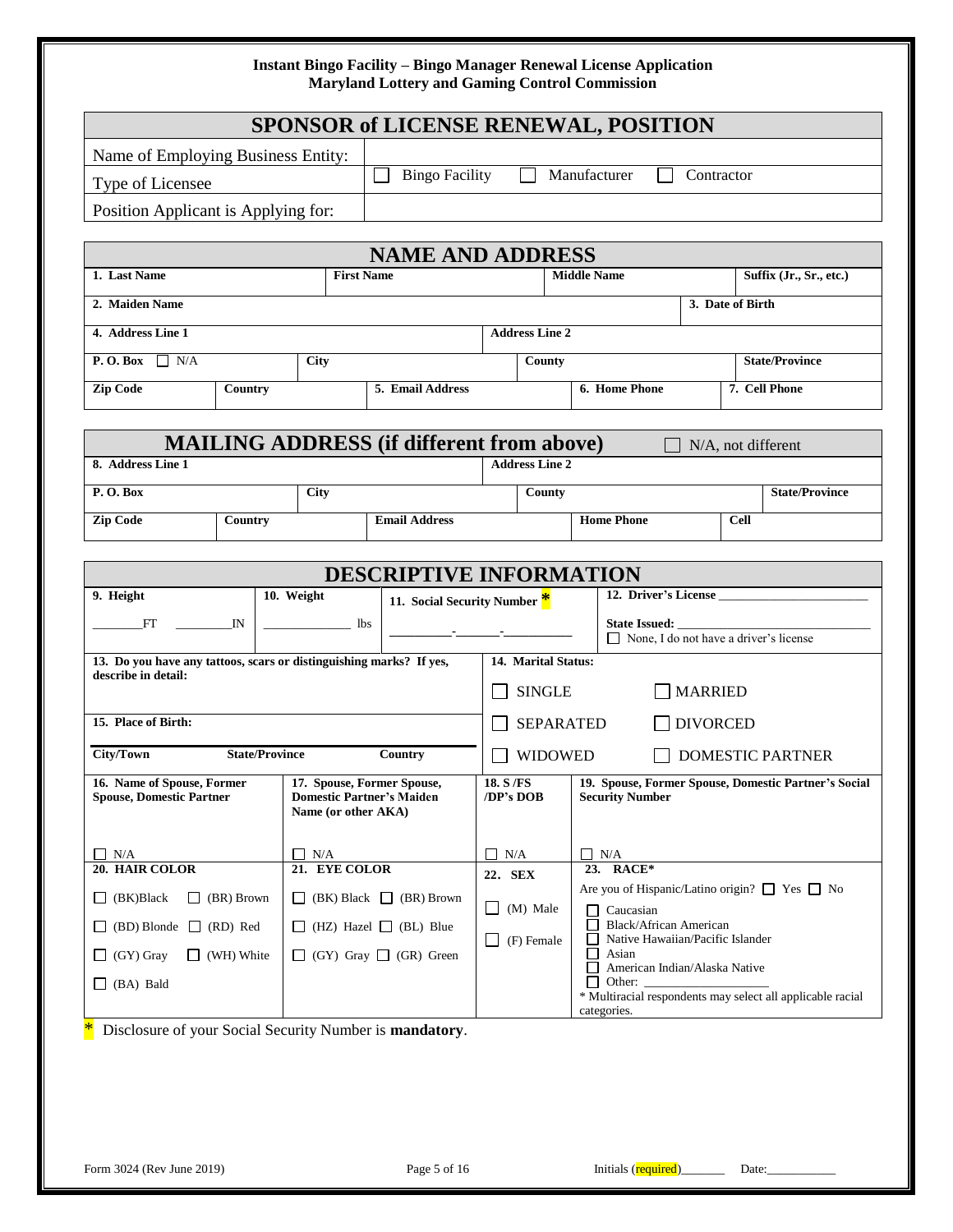| 24. Have you ever been known by any other name(s)?                                |                                                                                                                      | <b>YES</b> | N <sub>O</sub> |  |  |
|-----------------------------------------------------------------------------------|----------------------------------------------------------------------------------------------------------------------|------------|----------------|--|--|
| If "Yes", list all other names below and state dates of use for each.             |                                                                                                                      |            |                |  |  |
| Include Maiden Names, Aliases, Nicknames, other name changes, legal or otherwise. |                                                                                                                      |            |                |  |  |
| Last, Suffix, First Middle / Nickname / Name Changes / Alias                      |                                                                                                                      | From:      | To:            |  |  |
|                                                                                   |                                                                                                                      | Mo/Yr      | Mo/Yr          |  |  |
|                                                                                   |                                                                                                                      |            |                |  |  |
|                                                                                   |                                                                                                                      |            |                |  |  |
|                                                                                   |                                                                                                                      |            |                |  |  |
|                                                                                   |                                                                                                                      |            |                |  |  |
| 25. Are you a United States citizen?                                              |                                                                                                                      | <b>YES</b> | N <sub>O</sub> |  |  |
| If "No", complete the following:                                                  |                                                                                                                      |            |                |  |  |
| a. Country of Citizenship:                                                        |                                                                                                                      |            |                |  |  |
|                                                                                   |                                                                                                                      |            |                |  |  |
| Name and Address of sponsor                                                       |                                                                                                                      |            |                |  |  |
| upon your arrival:                                                                |                                                                                                                      |            |                |  |  |
|                                                                                   |                                                                                                                      |            |                |  |  |
| b. If a naturalized citizen complete:                                             |                                                                                                                      |            |                |  |  |
|                                                                                   |                                                                                                                      |            |                |  |  |
|                                                                                   | 3. Court:                                                                                                            |            |                |  |  |
|                                                                                   |                                                                                                                      |            |                |  |  |
|                                                                                   |                                                                                                                      |            |                |  |  |
| $\mathbf{c}$ .                                                                    | If you are a legally authorized Permanent Resident Alien, provide the "A" number from your Permanent Resident Card:  |            |                |  |  |
|                                                                                   |                                                                                                                      |            |                |  |  |
| $d_{\cdot}$<br>U.S. Work Visa that you possess and provide the Visa number:       | If you do not possess a Permanent Resident Card but are authorized to work in the United States, please describe the |            |                |  |  |
|                                                                                   |                                                                                                                      |            |                |  |  |
|                                                                                   |                                                                                                                      |            |                |  |  |
|                                                                                   |                                                                                                                      |            |                |  |  |

| 26. Do you have a current passport?<br><b>YES</b><br>$\mathbf{I}$<br>If "Yes", complete the following: |                  |                            |                       | NO <sub>1</sub>    |
|--------------------------------------------------------------------------------------------------------|------------------|----------------------------|-----------------------|--------------------|
| <b>Passport Number</b>                                                                                 | Country of Issue | City or State where Issued | Date<br><b>Issued</b> | Expiration<br>Date |
|                                                                                                        |                  |                            |                       |                    |

| <b>RESIDENCE</b> |                                                                                                                 |                                                                                             |      |                                      |  |  |  |
|------------------|-----------------------------------------------------------------------------------------------------------------|---------------------------------------------------------------------------------------------|------|--------------------------------------|--|--|--|
|                  | 27. Have you lived in the same address, listed above in Question #4, since you submitted your last application? |                                                                                             |      |                                      |  |  |  |
|                  | YES NO                                                                                                          |                                                                                             |      |                                      |  |  |  |
|                  | If "Yes", skip to Question #28                                                                                  |                                                                                             |      |                                      |  |  |  |
|                  |                                                                                                                 | If "No", list all addresses where you have lived since you submitted your last application. |      |                                      |  |  |  |
|                  | Dates                                                                                                           |                                                                                             | Own  |                                      |  |  |  |
| From:            | From:                                                                                                           |                                                                                             | or   | Name, address & telephone no. of     |  |  |  |
| (Mo/Yr)          | (Mo/Yr)                                                                                                         | Address, apt. #, city, state/province, zip code                                             | Rent | mortgage company or landlord, if any |  |  |  |
|                  |                                                                                                                 |                                                                                             |      |                                      |  |  |  |
|                  |                                                                                                                 |                                                                                             |      |                                      |  |  |  |
|                  |                                                                                                                 |                                                                                             |      |                                      |  |  |  |
|                  |                                                                                                                 |                                                                                             |      |                                      |  |  |  |
|                  |                                                                                                                 |                                                                                             |      |                                      |  |  |  |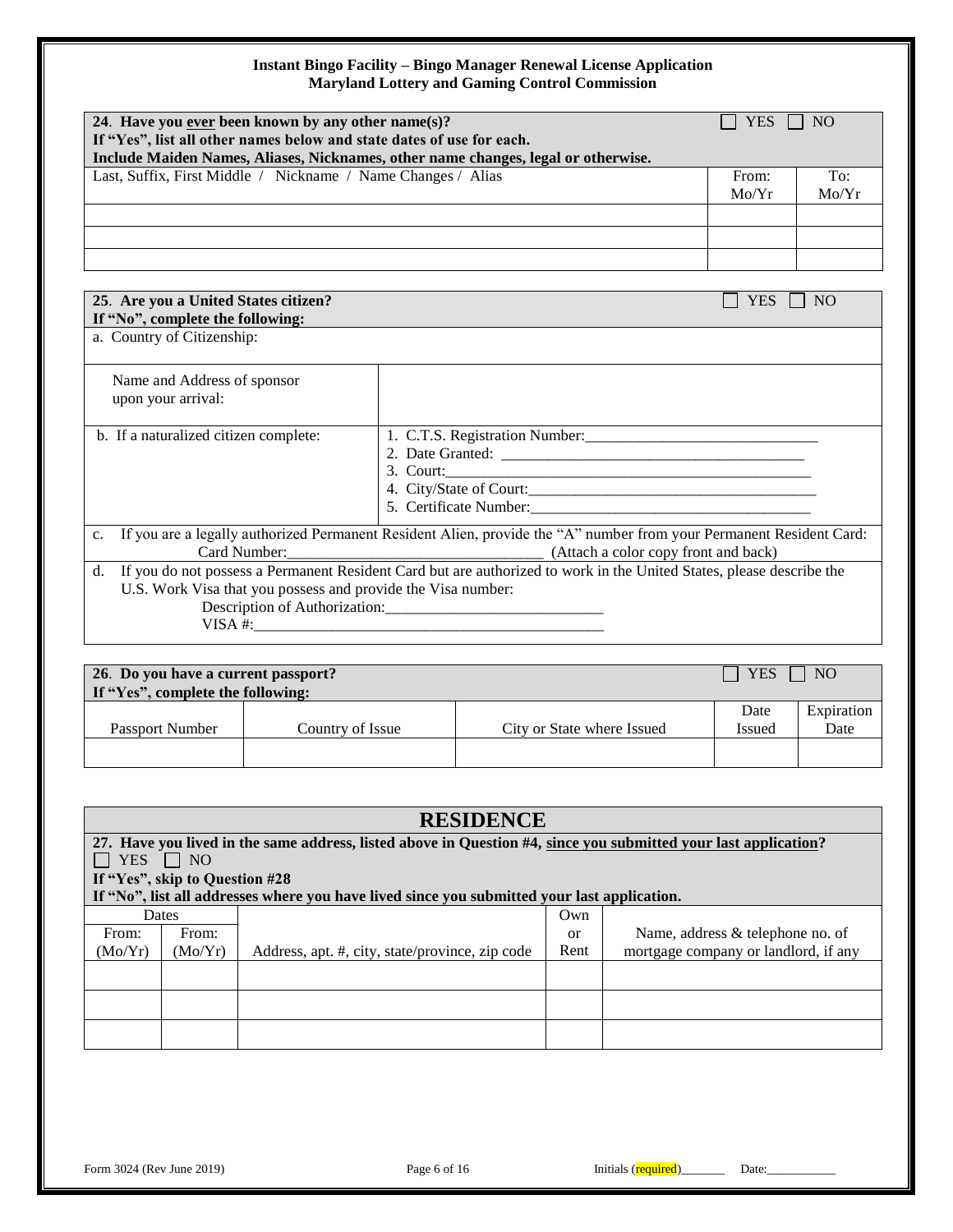|                                                                                                                                                                                                                                                                                                                                                                                           | <b>DEPENDENTS</b> |                                                                                                                                                                                                                                                  |
|-------------------------------------------------------------------------------------------------------------------------------------------------------------------------------------------------------------------------------------------------------------------------------------------------------------------------------------------------------------------------------------------|-------------------|--------------------------------------------------------------------------------------------------------------------------------------------------------------------------------------------------------------------------------------------------|
| 28. Have your custody arrangements or financial support provisions changed since you submitted your last<br>application?<br>If "Yes", list the applicable names of your dependent children, step-children and adopted children;<br>list the amount of support; and<br>list all other persons who you are supporting or contributing to the support of, and provide the amount of support. |                   | <b>YES</b><br>N <sub>O</sub><br>$\neg N/A$                                                                                                                                                                                                       |
|                                                                                                                                                                                                                                                                                                                                                                                           | Dependent #1      |                                                                                                                                                                                                                                                  |
| Please mark the appropriate response regarding your child support obligations:<br>I am not subject to a court order for the support of this child.                                                                                                                                                                                                                                        |                   |                                                                                                                                                                                                                                                  |
| section above); or                                                                                                                                                                                                                                                                                                                                                                        |                   | I am subject to a court order for the support of one or more children and am in compliance with a plan approved by the<br>public agency/court enforcing the order for the repayment of the amount owed pursuant to the order (indicate amount in |
|                                                                                                                                                                                                                                                                                                                                                                                           |                   | I am subject to a court order for the support of one or more children and am NOT in compliance with the order or a plan<br>approved by the public agency/court enforcing the order for the repayment of the amount owed pursuant to the order.   |
| Name (Last, First, Middle)                                                                                                                                                                                                                                                                                                                                                                |                   | Date of Birth                                                                                                                                                                                                                                    |
| Address                                                                                                                                                                                                                                                                                                                                                                                   |                   |                                                                                                                                                                                                                                                  |
| City                                                                                                                                                                                                                                                                                                                                                                                      | <b>State</b>      | Postal Code                                                                                                                                                                                                                                      |
| Amount of Support                                                                                                                                                                                                                                                                                                                                                                         |                   |                                                                                                                                                                                                                                                  |
|                                                                                                                                                                                                                                                                                                                                                                                           | Dependent #2      |                                                                                                                                                                                                                                                  |
| Please mark the appropriate response regarding your child support obligations:<br>I am not subject to a court order for the support of this child.                                                                                                                                                                                                                                        |                   |                                                                                                                                                                                                                                                  |
| section above); or                                                                                                                                                                                                                                                                                                                                                                        |                   | I am subject to a court order for the support of one or more children and am in compliance with a plan approved by the<br>public agency/court enforcing the order for the repayment of the amount owed pursuant to the order (indicate amount in |
|                                                                                                                                                                                                                                                                                                                                                                                           |                   | I am subject to a court order for the support of one or more children and am NOT in compliance with the order or a plan<br>approved by the public agency/court enforcing the order for the repayment of the amount owed pursuant to the order.   |
| Name (Last, First, Middle)                                                                                                                                                                                                                                                                                                                                                                |                   | Date of Birth                                                                                                                                                                                                                                    |
| Address                                                                                                                                                                                                                                                                                                                                                                                   |                   |                                                                                                                                                                                                                                                  |
|                                                                                                                                                                                                                                                                                                                                                                                           |                   |                                                                                                                                                                                                                                                  |
| City                                                                                                                                                                                                                                                                                                                                                                                      | <b>State</b>      | Postal Code                                                                                                                                                                                                                                      |
| Amount of Support                                                                                                                                                                                                                                                                                                                                                                         |                   |                                                                                                                                                                                                                                                  |
| Identify the public agency/court responsible for enforcing the child support order:                                                                                                                                                                                                                                                                                                       |                   | N/A                                                                                                                                                                                                                                              |
| Note: Attach additional copies of Exhibit pages as needed                                                                                                                                                                                                                                                                                                                                 |                   |                                                                                                                                                                                                                                                  |
|                                                                                                                                                                                                                                                                                                                                                                                           |                   |                                                                                                                                                                                                                                                  |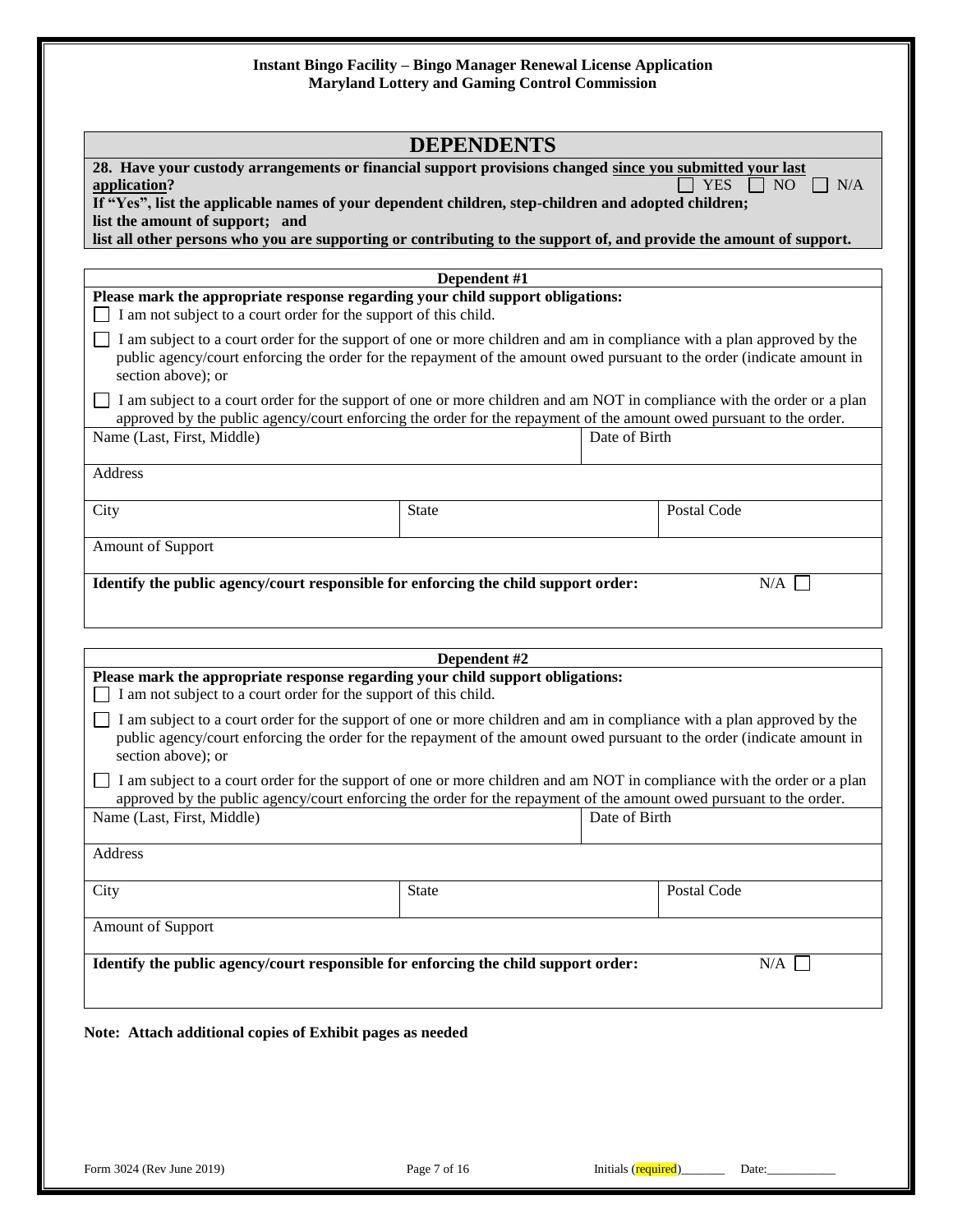# **EMPLOYMENT**

#### **29. List any Instant Bingo Operation, or, casino or gaming/gambling related company,\* in any jurisdiction (including the Instant Bingo Operation for which you are submitting a renewal license application) where you have been employed since you submitted your last application.**

\**Casino or gaming/gambling related company* includes any form or type of casino, gaming/gambling related operation, Instant Bingo Operation, any manufacturer of gaming/gambling equipment, junket enterprise, horse racing, dog racing, pari-mutuel operation, lottery, sports betting, Internet gaming, etc.

|         | Dates   |                             | Title/Position |            |            |
|---------|---------|-----------------------------|----------------|------------|------------|
| From:   | To:     | Name, Address and Telephone | and            | Name of    | Reason for |
| (Mo/Yr) | (Mo/Yr) | Number of Employer(s)       | License Number | Supervisor | Leaving    |
|         |         |                             |                |            |            |
|         |         |                             |                |            |            |
|         |         |                             |                |            |            |
|         |         |                             |                |            |            |
|         |         |                             |                |            |            |
|         |         |                             |                |            |            |

|         | 30. List any other businesses where you have been employed since you submitted your last application. |                             |                |            |            |  |  |
|---------|-------------------------------------------------------------------------------------------------------|-----------------------------|----------------|------------|------------|--|--|
|         | Dates                                                                                                 |                             | Title/Position |            |            |  |  |
| From:   | To:                                                                                                   | Name, Address and Telephone | and            | Name of    | Reason for |  |  |
| (Mo/Yr) | (Mo/Yr)                                                                                               | Number of $Emplover(s)$     | License Number | Supervisor | Leaving    |  |  |
|         |                                                                                                       |                             |                |            |            |  |  |
|         |                                                                                                       |                             |                |            |            |  |  |
|         |                                                                                                       |                             |                |            |            |  |  |
|         |                                                                                                       |                             |                |            |            |  |  |
|         |                                                                                                       |                             |                |            |            |  |  |
|         |                                                                                                       |                             |                |            |            |  |  |

| 31. With regard to the employment listed in #29 and #30, since you submitted your last application: |                      |
|-----------------------------------------------------------------------------------------------------|----------------------|
| a. were you discharged, suspended or asked to resign from employment?                               | $ $ YES $ $ $ $ NO   |
| b. were you charged with any infraction which was the subject of any disciplinary action?           | $\Box$ YES $\Box$ NO |
|                                                                                                     |                      |

#### **If "Yes" to either question, complete the following chart:**

|                     |                                   | -          |                                                  |
|---------------------|-----------------------------------|------------|--------------------------------------------------|
|                     | Date of Discharge,<br>Suspension, |            |                                                  |
| Name of Business or | Resignation or                    | Name of    | Reason for Discharge, Suspension, Resignation or |
| Employer            | Disciplinary Action               | Supervisor | Disciplinary Action                              |
|                     |                                   |            |                                                  |
|                     |                                   |            |                                                  |
|                     |                                   |            |                                                  |

## **BANKRUPTCY**

**32. Since you submitted your last application, have you as an individual, or any business entity with which you are or were associated, filed under bankruptcy, been petitioned into bankruptcy or made a proposal under any bankruptcy or insolvency law in any jurisdiction?** The set of the set of the set of the set of the set of the set of the set of the set of the set of the set of the set of the set of the set of the set of the set of the set of the s

#### **If "Yes", complete the following chart:**

| Date<br>Filed | Name & Address of Court | Docket/Case<br>Number | <b>Other Parties</b><br>to Suit | Nature of Suit | Disposition | Date of<br>Disposition |
|---------------|-------------------------|-----------------------|---------------------------------|----------------|-------------|------------------------|
|               |                         |                       |                                 |                |             |                        |
|               |                         |                       |                                 |                |             |                        |

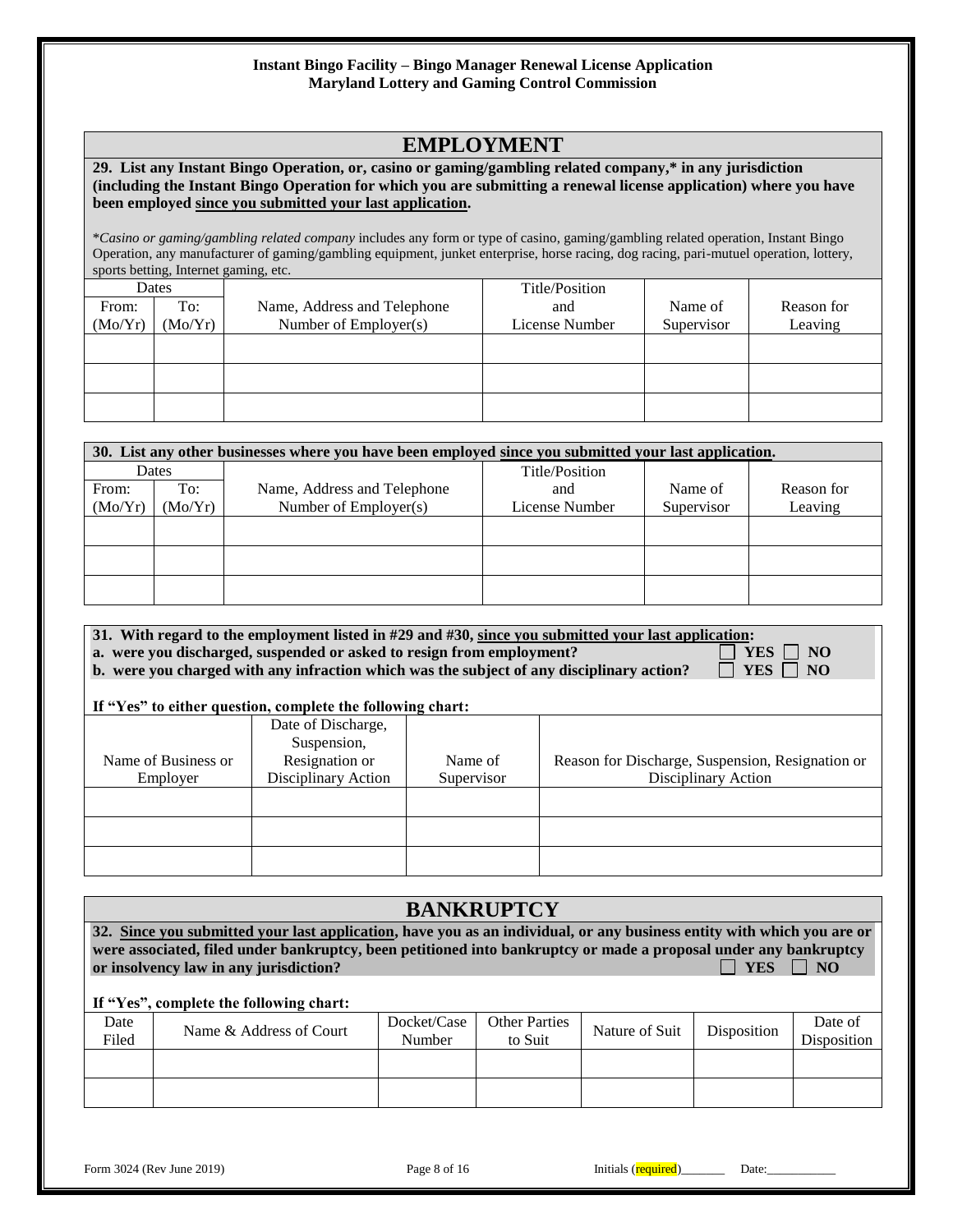# **CIVIL, CRIMINAL and INVESTIGATORY PROCEEDINGS**

#### **RENEWAL APPLICATION INSTRUCTIONS:**

**Your responses to the questions on the Page 9, Page 10 and Page 11 relate to the entire period of time since you submitted your last application.**

#### **Prior to responding to Question #33 and to Question #38, carefully review the instructions and definitions.**

**DEFINITIONS:** For purposes of Question #1 and Question #6:

- A. "**Arrest**" includes any time that you were stopped by any law enforcement officer and advised that you were under arrest, detained, held for questioning or were requested by a law enforcement officer to come to a law enforcement office or facility and answer questions. "Arrest" also includes any circumstances in which you were taken into custody by any law enforcement officer, fingerprinted, detained in any jail or detention center, or otherwise been the subject of a court order to appear in a judicial proceeding in which you were accused of a "crime or offense" as defined in subsection C.
- B. "**Charge**" includes any indictment, complaint, information, summons, or other notice of the alleged commission of any "offense."
- C. "**Offense**" includes all felonies, misdemeanors, and summary offenses that may have required you to appear before any municipal, state, or federal grand jury, court, or any other judicial tribunal except juvenile court. "Offense" also includes all driving-related charges or offenses that carry any period of incarceration (examples are violations such as, but not limited to, Driving Under the Influence; Driving While Intoxicated; Driving While Suspended; Driving While Revoked; Fleeing and Eluding; Falsified Registration Plates, False Reports, and Failure to Remain at the Scene of a Collision).
- 1. **Answer "YES"** and provide all information to the best of your ability EVEN IF:
	- A. You or the identified individual did not commit the offense charged;
	- B. The charges were dismissed or downgraded to a lesser charge;
	- C. You or the identified individual completed a pretrial intervention or other rehabilitation or diversionary program;
	- D. You or the identified individual were not convicted;
	- E. You or the identified individual did not serve any time in a correctional facility;
	- F. The charges or offenses happened a long time ago; or
	- G. You or the identified individual were not arrested for the charge.

#### 2. **Answer "NO"** if:

- A. You or the identified individual were not charged with or arrested for any crime or offense;
- B. You or the identified individual were arrested or charged when you or the identified individual were under eighteen (18) years of age and the arrest or charge, including any sentence that a court imposed, was adjudicated entirely in juvenile court;
- C. The records of the charge or arrest have been expunged pursuant to an order of court or otherwise sealed by a court of competent jurisdiction.

### **After you have carefully read the contents of this page, sign below.**

I have read and understand the instructions and definitions

| <b>Signature</b>          | <b>Printed Name</b> |                     | <b>Date</b> |
|---------------------------|---------------------|---------------------|-------------|
|                           |                     |                     |             |
|                           |                     |                     |             |
|                           |                     |                     |             |
| Form 3024 (Rev June 2019) | Page 9 of 16        | Initials (required) | Date:       |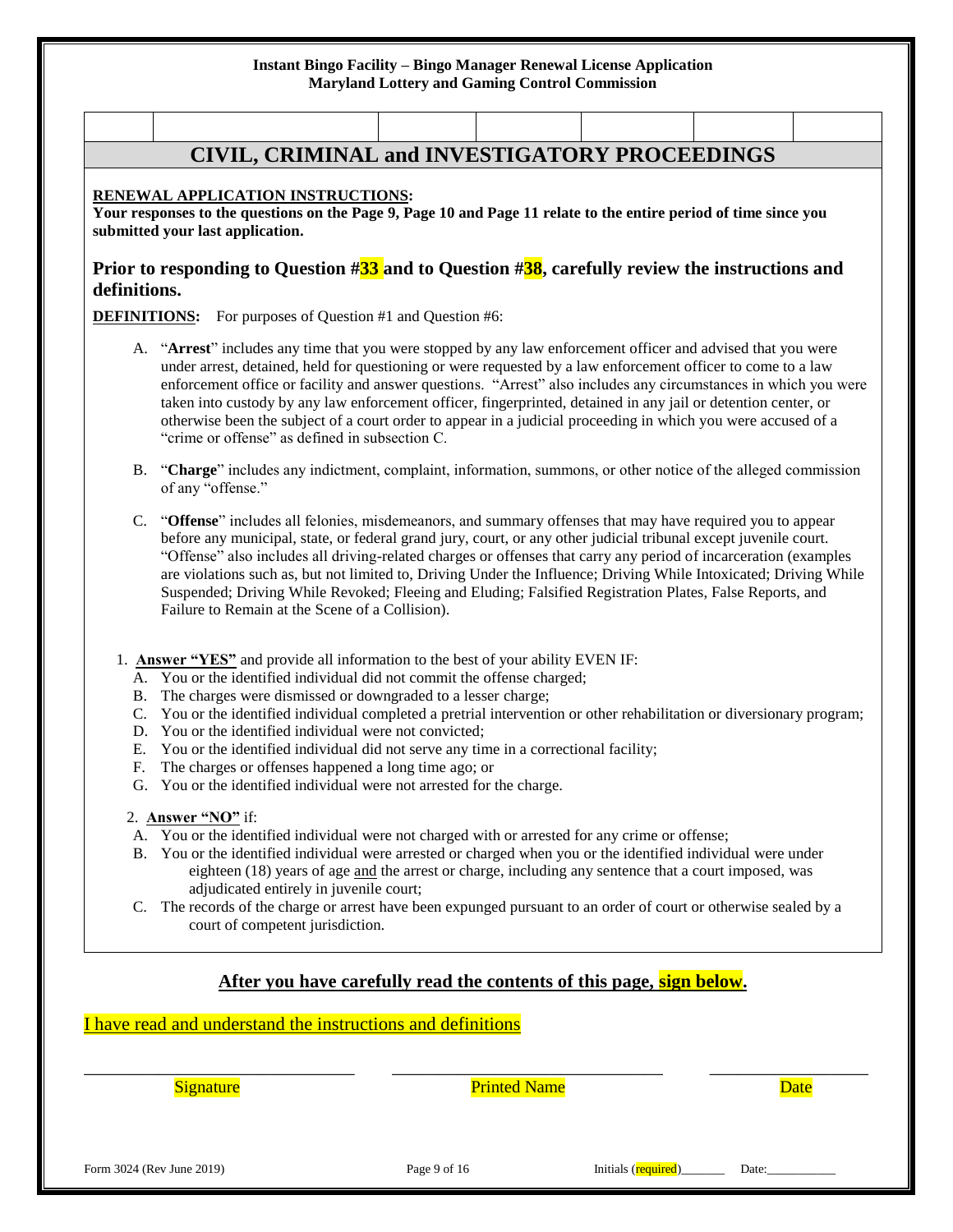# **IMPORTANT**

**The Maryland Lottery and Gaming Control Agency will make inquiries to establish whether the identified individuals have had involvement with law enforcement agencies. Failure to disclose any such involvement, or submitting false or misleading information, will be taken into account when assessing the Applicant's character, honesty and integrity.**

**33.** Since you submitted your last application to the Commission, have you been arrested or charged with any offense in any jurisdiction, as outlined on Page 9? in any jurisdiction, as outlined on Page 9?

#### **If "Yes", complete the following chart:**

| Nature of Charge or |           |                                    | Disposition            |          |
|---------------------|-----------|------------------------------------|------------------------|----------|
| Offense/Location of | Date of   | Name and Address of Law            | (Convicted, Acquitted, |          |
| Where Incident      | Charge or | <b>Enforcement Agency or Court</b> | Dismissed, Pending,    | Sentence |
| Occurred            | Offense   | Involved                           | Pardoned, etc.)        | (if any) |
|                     |           |                                    |                        |          |
|                     |           |                                    |                        |          |
|                     |           |                                    |                        |          |
|                     |           |                                    |                        |          |
|                     |           |                                    |                        |          |
|                     |           |                                    |                        |          |

| 34. To the best of your knowledge, has a criminal indictment, an information or a complaint been filed or returned |                      |
|--------------------------------------------------------------------------------------------------------------------|----------------------|
| against you, or named you as an unindicted party or unindicted co-conspirator in any criminal proceeding in any    |                      |
| jurisdiction since you submitted your last application?                                                            | $\Box$ YES $\Box$ NO |

#### **If "Yes", complete the following chart:**

| Name and Address of Governmental<br>Agency/Organization Involved | Nature of Proceeding | Outcome/Disposition | Date |
|------------------------------------------------------------------|----------------------|---------------------|------|
|                                                                  |                      |                     |      |
|                                                                  |                      |                     |      |
|                                                                  |                      |                     |      |

**35. To the best of your knowledge, have you been the subject of an investigation conducted by any governmental agency/organization, court, commission, committee, grand jury or investigatory body (local, state, county, provincial, federal, national, etc.) other than in connection with a traffic summons since you submitted your last application?**   $\Box$  YES  $\Box$  NO

#### **If "Yes", complete the following chart:**

|                                    |                         | Was       | Date on<br>which | Approximate    |
|------------------------------------|-------------------------|-----------|------------------|----------------|
| Name and Address of Court or Other | Nature of Proceeding or | Testimony | Testimony        | Time Period of |
| Agency/Organization                | Investigation           | Given?    | was Given        | Investigation  |
|                                    |                         |           |                  |                |
|                                    |                         |           |                  |                |
|                                    |                         |           |                  |                |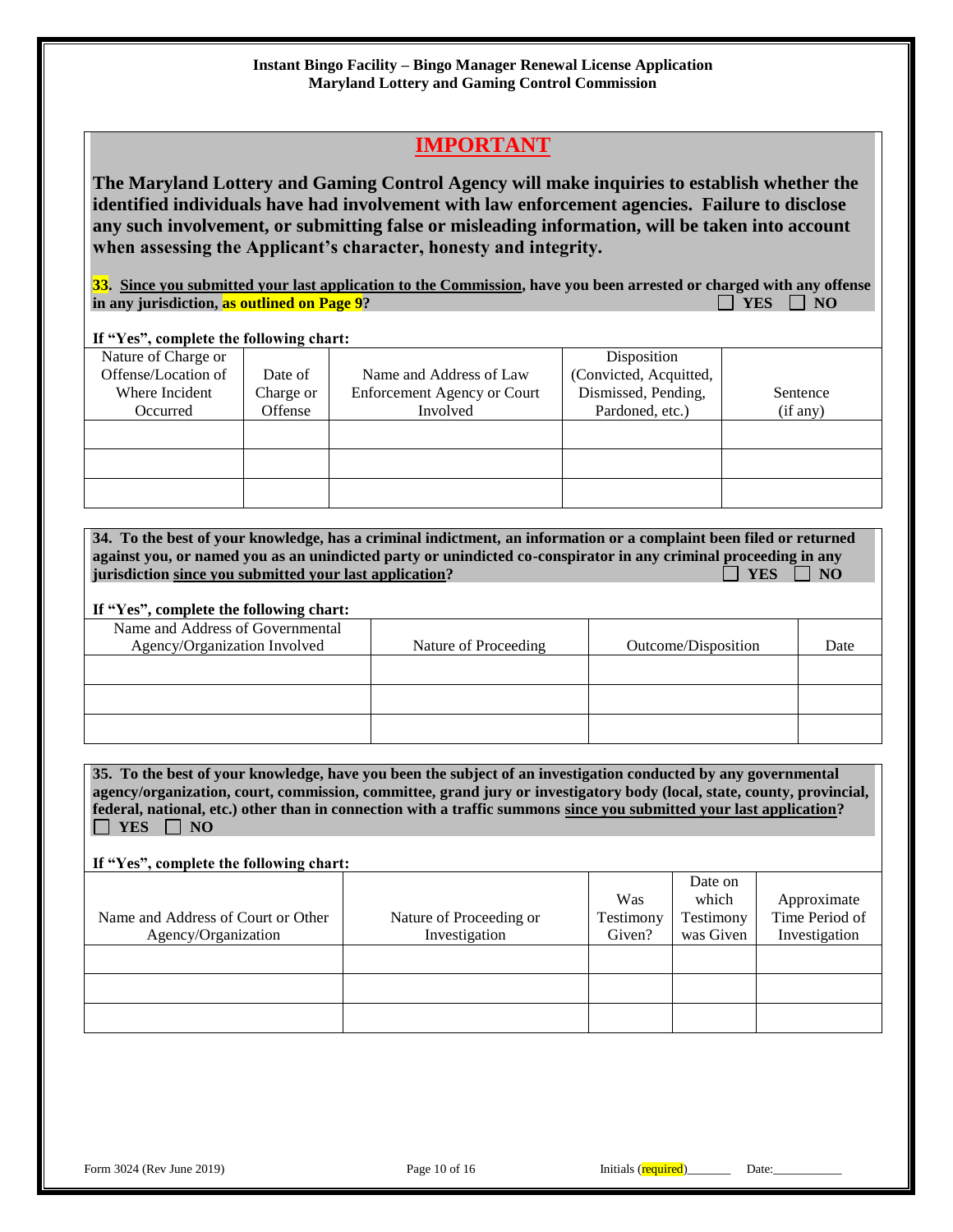|                                                              |                                     | 36. Since you submitted your last application, have you been cited or charged with, or formally accused of, any<br>violation of a statute, regulation or code of any local, state, county, municipal, provincial, federal or national<br>government other than a criminal, summary or motor vehicle offense? |                  |                                               |                                                            |                                                                          | <b>YES</b> | <b>NO</b>                                              |
|--------------------------------------------------------------|-------------------------------------|--------------------------------------------------------------------------------------------------------------------------------------------------------------------------------------------------------------------------------------------------------------------------------------------------------------|------------------|-----------------------------------------------|------------------------------------------------------------|--------------------------------------------------------------------------|------------|--------------------------------------------------------|
| If "Yes", complete the following chart:                      |                                     |                                                                                                                                                                                                                                                                                                              |                  |                                               |                                                            |                                                                          |            |                                                        |
|                                                              | Governmental<br>Agency/Organization |                                                                                                                                                                                                                                                                                                              | Nature of Charge |                                               |                                                            | Date                                                                     |            | Disposition                                            |
|                                                              |                                     |                                                                                                                                                                                                                                                                                                              |                  |                                               |                                                            |                                                                          |            |                                                        |
|                                                              |                                     |                                                                                                                                                                                                                                                                                                              |                  |                                               |                                                            |                                                                          |            |                                                        |
| criminal offense?<br>If "Yes", complete the following chart: |                                     | 37. Since you submitted your last application, have you received a pardon, or has any government agency/<br>organization dismissed, suspended or deferred any criminal investigation or prosecution against you for any                                                                                      |                  |                                               |                                                            |                                                                          | <b>YES</b> | N <sub>O</sub>                                         |
| Date of Pardon,<br>Dismissal,                                |                                     |                                                                                                                                                                                                                                                                                                              |                  |                                               |                                                            | Name and Address of Government<br>Agency/Organization Granting Pardon,   |            |                                                        |
| Suspension or Deferral                                       |                                     | Type of Action Taken                                                                                                                                                                                                                                                                                         |                  |                                               |                                                            | Dismissal, Suspension or Deferral                                        |            |                                                        |
|                                                              |                                     |                                                                                                                                                                                                                                                                                                              |                  |                                               |                                                            |                                                                          |            |                                                        |
| If "Yes", complete the following chart:                      |                                     | 38. Since you submitted your last application, has your spouse, domestic partner, child, step-child or adopted child<br>been arrested or charged with any offense in any jurisdiction, as outlined on Page 9?                                                                                                |                  |                                               |                                                            |                                                                          | YES        | <b>NO</b>                                              |
| Name of Person                                               | Relationship                        | Nature of Charge or<br>Offense                                                                                                                                                                                                                                                                               |                  | Date of<br>Charge<br><sub>or</sub><br>Offense | Name of Law<br>Enforcement<br>Agency or<br>Court Involved  | Disposition<br>(Convicted,<br>Acquitted,<br>Dismissed,<br>Pending, etc.) |            | Sentence<br>(if any)                                   |
|                                                              |                                     | PERMITS, LICENCES, CERTIFICATES & REGISTRATIONS                                                                                                                                                                                                                                                              |                  |                                               |                                                            |                                                                          |            |                                                        |
| YES<br><b>NO</b>                                             |                                     | 39. Since you submitted your last application, have you or any business entity with which you are or were associated,<br>applied for any permit, license, certificate or registration in connection with <i>gaming</i> in any jurisdiction?                                                                  |                  |                                               |                                                            |                                                                          |            |                                                        |
| If "Yes", complete the following chart:                      | Name & Address of Applicant         | Name & Address of<br><b>Licensing Body</b>                                                                                                                                                                                                                                                                   |                  |                                               | Type of Permit,<br>License, Certificate<br>or Registration | Date of<br>Application                                                   |            | Disposition:<br>Granted, Denied,<br>Pending, Withdrawn |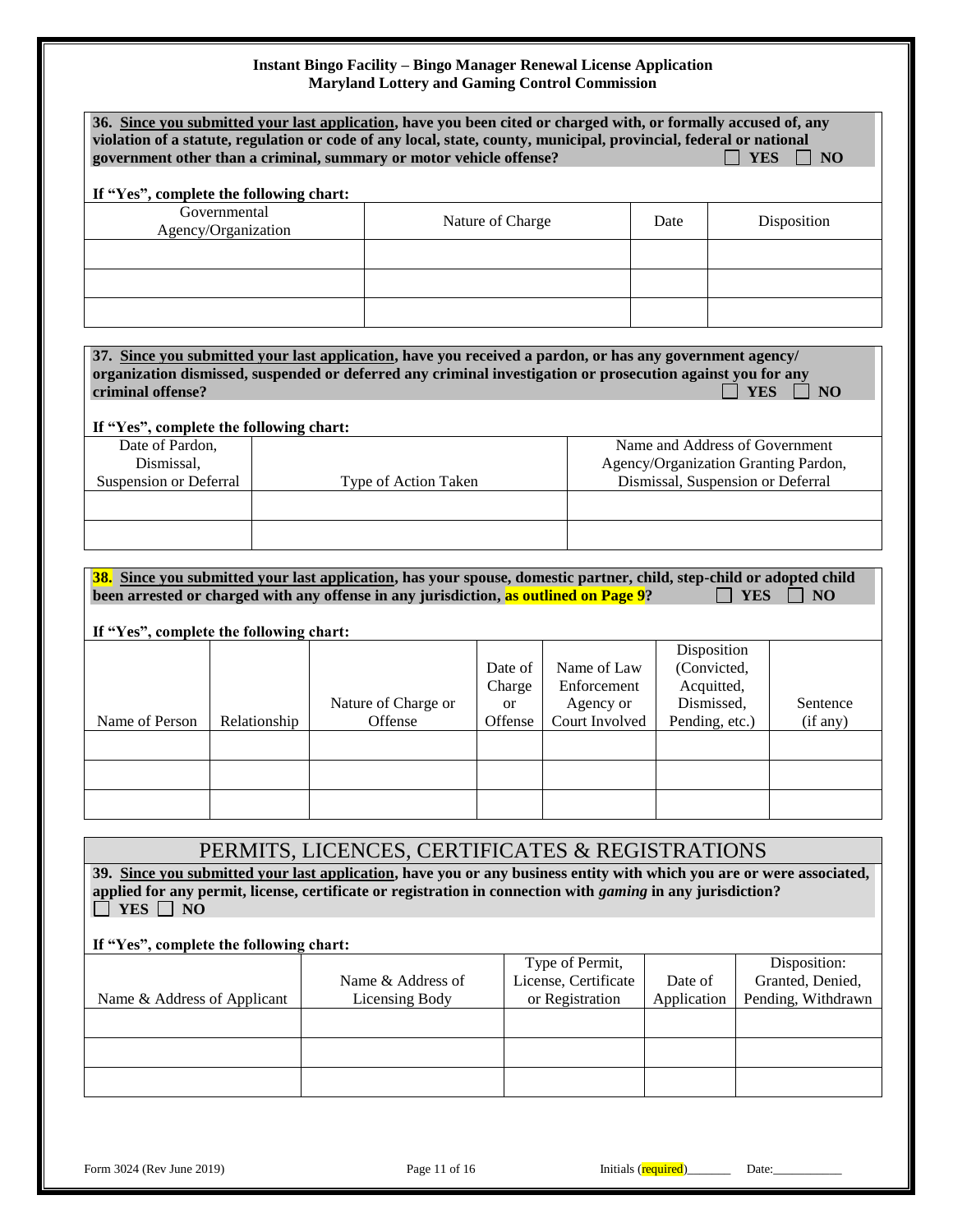| 40. Since you submitted your last application, have any of the <i>gaming</i> licenses, permits or certifications applied for,<br>or held by you or any business entity with which you are or were associated denied, suspended, revoked or subject to<br>YES     NO<br>any conditions in any jurisdictions?<br>If "Yes", complete the following chart: |                                                       |                                                              |                                                    |  |  |
|--------------------------------------------------------------------------------------------------------------------------------------------------------------------------------------------------------------------------------------------------------------------------------------------------------------------------------------------------------|-------------------------------------------------------|--------------------------------------------------------------|----------------------------------------------------|--|--|
| Type of License,<br>Permit or Certificate                                                                                                                                                                                                                                                                                                              | Name & Address of Governmental<br>Agency/Organization | Date of Denial.<br>Suspension,<br>Revocation or<br>Condition | Reason(s) for Denial,<br>Suspension, or Revocation |  |  |
|                                                                                                                                                                                                                                                                                                                                                        |                                                       |                                                              |                                                    |  |  |

# GARNISHMENTS, LIENS, JUDGMENTS, DELINQUENT PAYMENTS

41. Since you submitted your last application, have your wages, earnings or other income been subject to garnishment, attachment or other similar orders in any jurisdiction? garnishment, attachment or other similar orders in any jurisdiction?

#### **If "Yes", complete the following chart:**

| $\mathbf{r}$ and $\mathbf{r}$ are $\mathbf{r}$ and $\mathbf{r}$ and $\mathbf{r}$ and $\mathbf{r}$ |                      |                   |                            |                       |
|---------------------------------------------------------------------------------------------------|----------------------|-------------------|----------------------------|-----------------------|
| Nature & Amount of                                                                                | Name & Address of    | Name & Address of |                            |                       |
| Obligation                                                                                        | Holder of Obligation | Court             | <b>Court Docket Number</b> | <b>Current Status</b> |
|                                                                                                   |                      |                   |                            |                       |
|                                                                                                   |                      |                   |                            |                       |
|                                                                                                   |                      |                   |                            |                       |
|                                                                                                   |                      |                   |                            |                       |
|                                                                                                   |                      |                   |                            |                       |
|                                                                                                   |                      |                   |                            |                       |

**42. Since you submitted your last application, have you had a lien or financial judgment filed against you? (This includes child support orders, or judgments and federal state and local tax liens)** YES  $\Box$  YES  $\Box$  NO

#### **If "Yes", complete the following chart:**

|                    |                             |                         | Court  |               |
|--------------------|-----------------------------|-------------------------|--------|---------------|
| Nature & Amount of | Name & Address of Holder of |                         | Docket | Current       |
| Obligation         | Obligation                  | Name & Address of Court | Number | <b>Status</b> |
|                    |                             |                         |        |               |
|                    |                             |                         |        |               |
|                    |                             |                         |        |               |
|                    |                             |                         |        |               |
|                    |                             |                         |        |               |
|                    |                             |                         |        |               |

| 43. Are you currently delinquent in the payments, to include child support, taxes, student loans, mortgage, credit<br>cards and any other financial obligations?<br>If "Yes", complete the following chart: |            |                 | <b>YES</b> | N <sub>O</sub> |
|-------------------------------------------------------------------------------------------------------------------------------------------------------------------------------------------------------------|------------|-----------------|------------|----------------|
|                                                                                                                                                                                                             | Nature of  | Total Amount of | Amount     | Current        |
| Name & Address of Holder of Obligation                                                                                                                                                                      | Obligation | Obligation      | Delinquent | <b>Status</b>  |
|                                                                                                                                                                                                             |            |                 |            |                |
|                                                                                                                                                                                                             |            |                 |            |                |
|                                                                                                                                                                                                             |            |                 |            |                |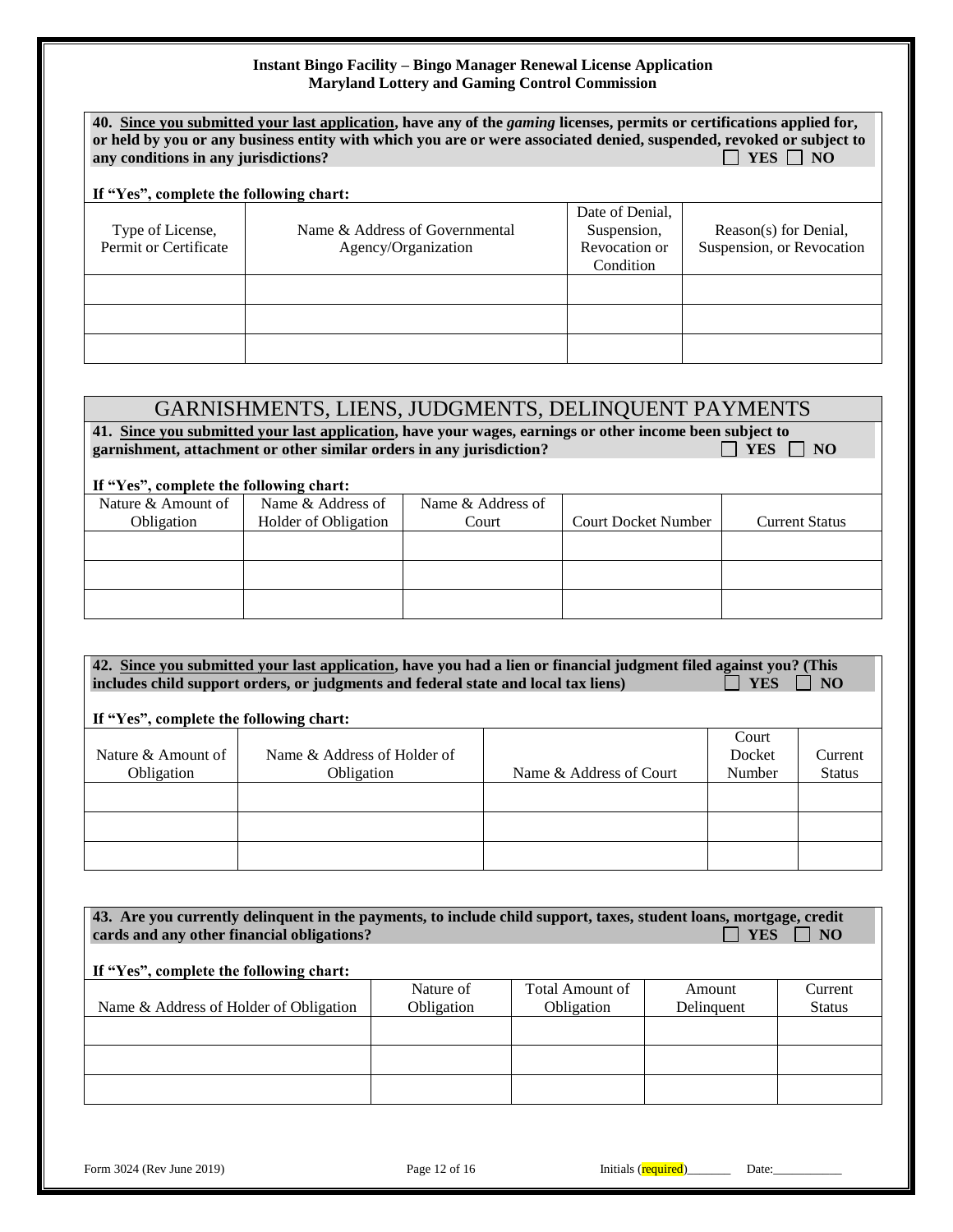## **ILLEGAL USE of CONTROLLED DANGEROUS SUBSTANCES**

**44. Do you currently engage in the illegal use of drugs, or have you been arrested for such use since you submitted**  *your last application?* **The set of the set of the set of the set of the set of the set of the set of the set of the set of the set of the set of the set of the set of the set of the set of the set of the set of the set o** 

#### **If "Yes", explain below:**

Detailed Explanation (dates, jurisdictions, etc., as applicable for full explanation):

\* If necessary, copy Exhibit and attach to application

# **USE of ALCOHOL in the WORKPLACE**

**45. The use of alcohol by licensees may be prohibited in an Instant Bingo Facility, and any use of alcohol that adversely affects job performance or conduct may be the basis for discipline of video lottery employees and revocation or suspension of an Instant Bingo Facility Employee license. Does this present a problem for you?**   $\Box$  YES  $\Box$  NO

**If "Yes", explain below:**

Detailed Explanation:

\* If necessary, copy Exhibit and attach to application

## **PROBLEM GAMBLING**

**46a.** Are you a compulsive gambler or a problem gambler?  $\Box$  YES  $\Box$  NO **46b. Have you been voluntarily or involuntarily excluded from any gaming facility in any state or any jurisdiction since you submitted your last application?** All the state of the state of the state of the state of the state of the state of the state of the state of the state of the state of the state of the state of the state of the

**If "Yes" to either question, explain below:**

Detailed Explanation (dates, jurisdictions, etc., as applicable for full explanation):

\* If necessary, copy Exhibit and attach to application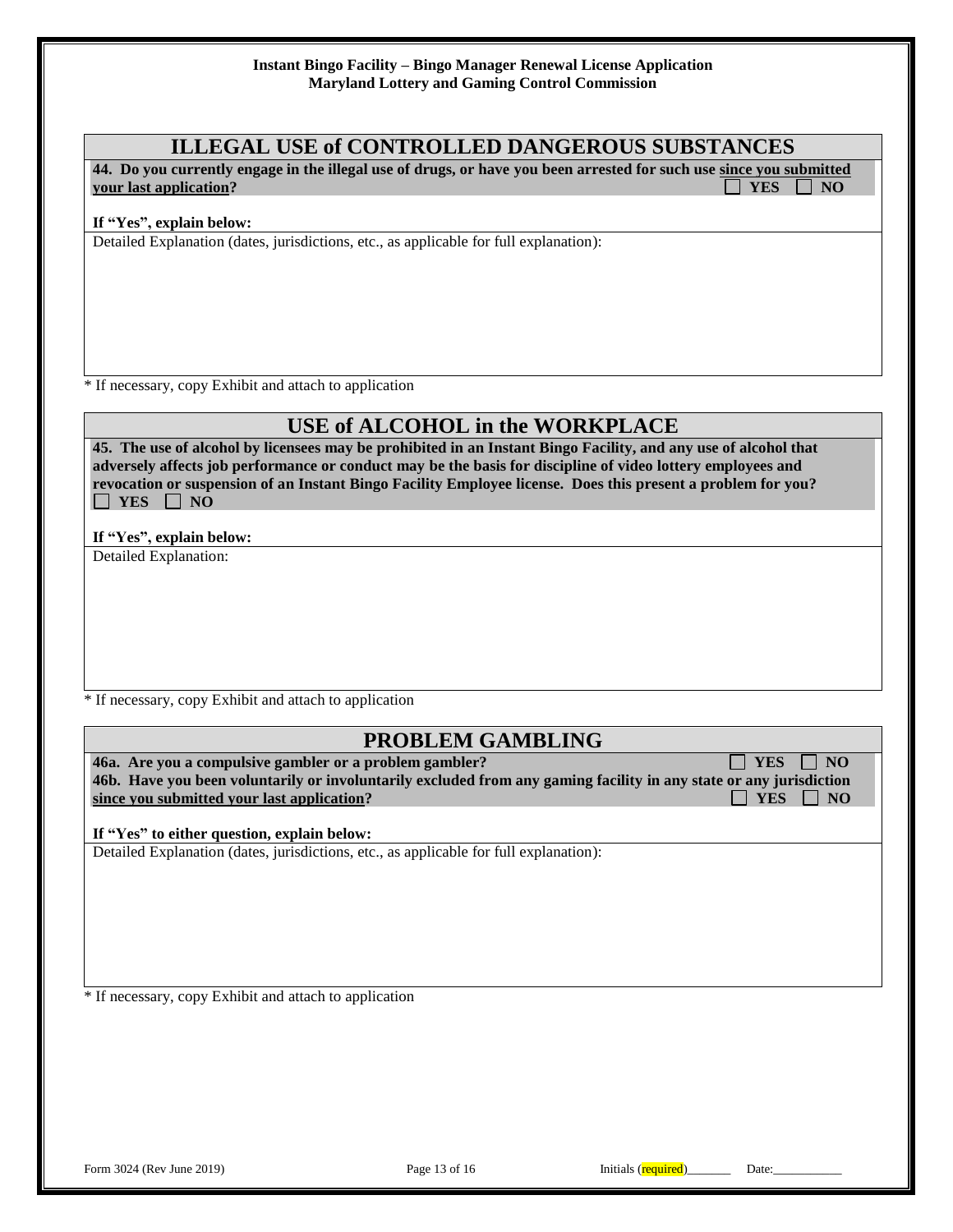# **AUTHORIZATION FOR RELEASE OF INFORMATION**

**TO: \_\_\_\_\_\_\_\_\_\_\_\_\_\_\_\_\_\_\_\_\_\_\_\_\_\_\_\_\_\_\_\_\_\_\_\_\_\_\_\_\_\_\_\_\_\_\_\_\_\_\_\_\_\_\_\_\_\_\_\_\_\_\_\_\_\_\_**

**(To be completed by Commission)**

**FROM: \_\_\_\_\_\_\_\_\_\_\_\_\_\_\_\_\_\_\_\_\_\_\_\_\_\_\_\_\_\_\_\_\_\_\_\_\_\_\_\_\_\_\_\_\_\_\_\_\_\_\_\_\_\_\_\_\_\_\_\_\_\_\_\_\_\_\_**

**(Printed Name of Applicant)**

I am an applicant for an Instant Bingo Facility Bingo Manager license in the State of Maryland.

The Maryland Lottery and Gaming Control Commission ("Commission") is required by law to conduct an investigation of an applicant for an Instant Bingo Facility Bingo Manager license. That investigation requires the Commission to collect and evaluate information about me. I irrevocably give consent to the Maryland Lottery and Gaming Control Commission and persons authorized by the Commission, to: (1) verify all information provided in the license application documents; (2) conduct a background investigation of me; and to have access to any and all information that I have provided to any other jurisdiction seeking a similar license in that jurisdiction, as well as the information obtained by that other jurisdiction during the course of any investigation that it may have conducted about me.

By executing this Authorization, I authorize any of the following entities to release to the Commission any and all information about me that the Commission requests: local, State or federal government unit; tribal authority; commercial or business enterprise; non-profit entity; individual; or any other public or private entity. The requested information may be released in written, verbal, electronic, or any other form.

With respect to any claims or liability arising from the release of the requested information to the Commission, I expressly waive, release, discharge and forever hold harmless and agree to indemnify, the unit, entity, or individual that releases information to the Commission under the authority of this Authorization.

A photo, facsimile, or electronic copy of this signed and dated Authorization shall be equally effective as an original.

\_\_\_\_\_\_\_\_\_\_\_\_\_\_\_\_\_\_\_\_\_\_\_\_\_\_\_\_\_\_\_\_\_\_\_\_\_\_\_\_\_\_ \_\_\_\_\_\_\_\_\_\_\_\_\_\_\_\_\_\_\_\_\_\_\_\_\_\_\_\_\_\_

\_\_\_\_\_\_\_\_\_\_\_\_\_\_\_\_\_\_\_\_\_\_\_\_\_\_\_\_\_\_\_\_\_\_\_\_\_\_\_\_\_\_\_\_\_\_\_\_\_\_ \_\_\_\_\_\_\_\_\_\_\_\_\_\_\_\_\_\_\_\_\_\_\_\_\_\_\_\_\_\_\_\_\_\_\_\_

|  | Signature of Individual Completing Form | Date |
|--|-----------------------------------------|------|
|  |                                         |      |

Printed Name Title

#### **NOTARY PUBLIC**

| The undersigned, a Notary Public in and for the County of |  |  |  |      |  |                                                                                                                               |  | in the State of |  |
|-----------------------------------------------------------|--|--|--|------|--|-------------------------------------------------------------------------------------------------------------------------------|--|-----------------|--|
|                                                           |  |  |  |      |  | certifies that the above named individual appeared in person, and before me, either known to me                               |  |                 |  |
|                                                           |  |  |  |      |  | or satisfactorily proven to be the individual whose name subscribed to the within instrument and signed the Authorization and |  |                 |  |
| Notification.                                             |  |  |  |      |  |                                                                                                                               |  |                 |  |
| <b>This</b><br>day of                                     |  |  |  | . 20 |  | _, and to which witness my hand and seal.                                                                                     |  |                 |  |
|                                                           |  |  |  |      |  |                                                                                                                               |  |                 |  |

Notary Public

 $\overline{\phantom{a}}$  ,  $\overline{\phantom{a}}$  ,  $\overline{\phantom{a}}$  ,  $\overline{\phantom{a}}$  ,  $\overline{\phantom{a}}$  ,  $\overline{\phantom{a}}$  ,  $\overline{\phantom{a}}$  ,  $\overline{\phantom{a}}$  ,  $\overline{\phantom{a}}$  ,  $\overline{\phantom{a}}$  ,  $\overline{\phantom{a}}$  ,  $\overline{\phantom{a}}$  ,  $\overline{\phantom{a}}$  ,  $\overline{\phantom{a}}$  ,  $\overline{\phantom{a}}$  ,  $\overline{\phantom{a}}$ 

 $\overline{\phantom{a}}$  ,  $\overline{\phantom{a}}$  ,  $\overline{\phantom{a}}$  ,  $\overline{\phantom{a}}$  ,  $\overline{\phantom{a}}$  ,  $\overline{\phantom{a}}$  ,  $\overline{\phantom{a}}$  ,  $\overline{\phantom{a}}$  ,  $\overline{\phantom{a}}$  ,  $\overline{\phantom{a}}$  ,  $\overline{\phantom{a}}$  ,  $\overline{\phantom{a}}$  ,  $\overline{\phantom{a}}$  ,  $\overline{\phantom{a}}$  ,  $\overline{\phantom{a}}$  ,  $\overline{\phantom{a}}$ 

**Stamp or Seal Printed Name Printed Name** 

My commission expires \_\_\_\_\_\_\_\_\_\_\_\_\_\_\_\_\_, 20\_\_\_\_\_

Form 3024 (Rev June 2019) Page 14 of 16 Initials (required) and Page 14 of 16 Initials (required)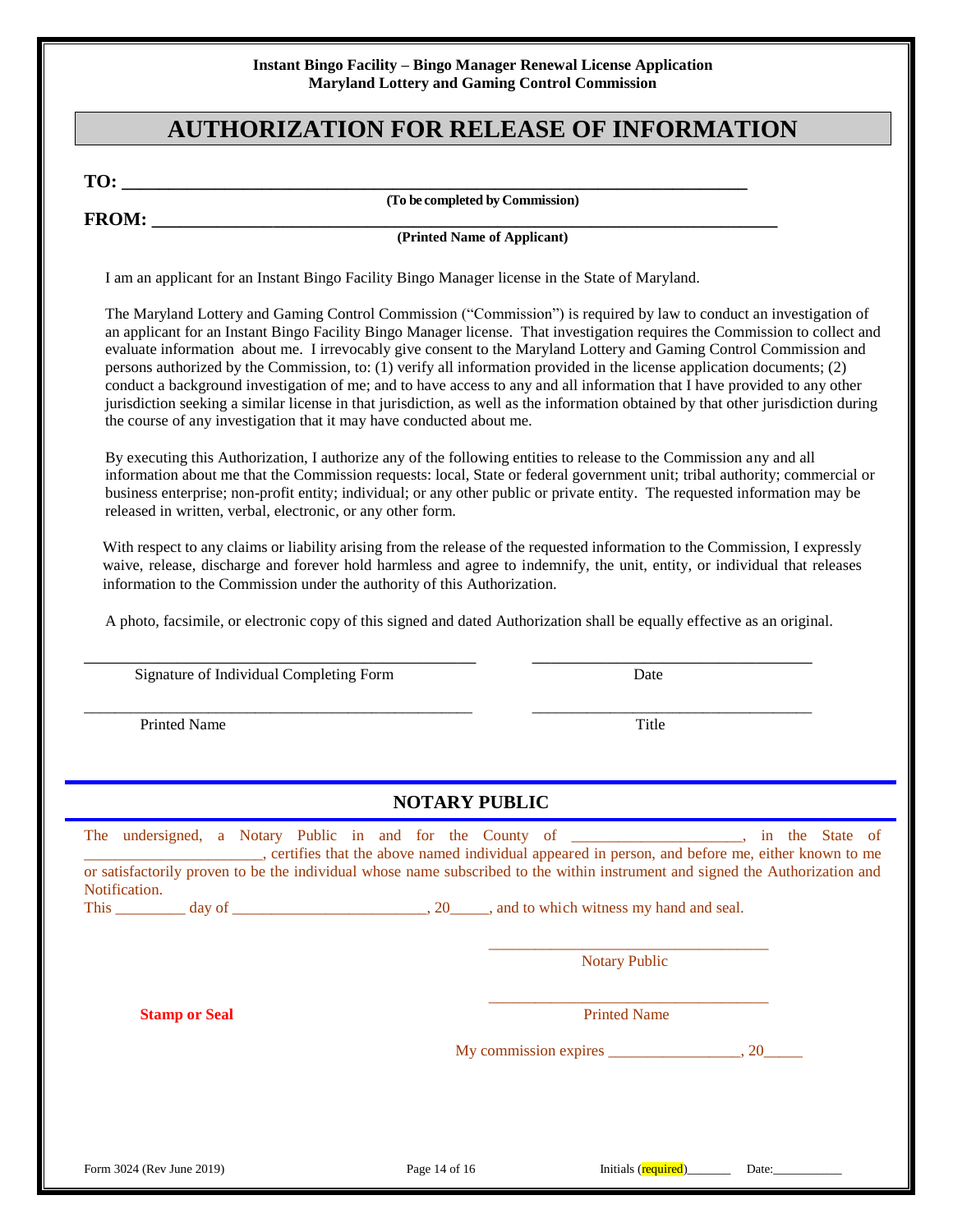# **AFFIDAVIT OF INDIVIDUAL APPLICANT**

I, \_\_\_\_\_\_\_\_\_\_\_\_\_\_\_\_\_\_\_\_\_\_\_\_\_\_\_\_\_\_\_\_\_\_\_\_\_ (printed name) am an applicant for an Instant Bingo Facility Bingo Manager license in the State of Maryland. I have read, and understand, every page of this Form. To the best of my knowledge, information, and belief, the information that I have provided on, or attached to, this Form is accurate, complete, and not misleading. I understand that any misrepresentation or omission may lead to the delay or denial of my application for an Instant Bingo Facility Bingo Manager license, and may subject me to civil or criminal liability. I also understand that, if I am issued a license, I remain under an ongoing obligation to comply with all licensing requirements.

By a separate Authorization for Release of Information, I am authorizing any entity or individual that has information about me to release that information to the Maryland Lottery and Gaming Control Commission, its employees, agents, and vendors (collectively, "the Commission"), for purposes of its investigation of the application for an Instant Bingo Facility Bingo Manager license.

I expressly waive, release, discharge, and forever hold harmless and agree to indemnify, the Commission, the State of Maryland, and their employees, agents, and representatives, from liability for any and all claims or legal action arising from any actions that the Commission or the State of Maryland may take related to the collection of information from the any individual or person and the use of that information in connection with investigating the application for an Instant Bingo Facility Bingo Manager license.

\_\_\_\_\_\_\_\_\_\_\_\_\_\_\_\_\_\_\_\_\_\_\_\_\_\_\_\_\_\_\_\_\_\_\_\_\_\_\_ \_\_\_\_\_\_\_\_\_\_\_\_\_\_\_\_\_\_\_\_\_\_\_\_\_\_\_\_\_

SIGNATURE OF APPLICANT DATE

\_\_\_\_\_\_\_\_\_\_\_\_\_\_\_\_\_\_\_\_\_\_\_\_\_\_\_\_\_\_\_\_\_\_\_\_\_\_\_\_\_\_\_\_\_\_\_\_\_\_ PRINT NAME OF APPLICANT

|                                                                                                                                                                                                                                                                                                                                                   | <b>NOTARY PUBLIC</b> |                           |  |
|---------------------------------------------------------------------------------------------------------------------------------------------------------------------------------------------------------------------------------------------------------------------------------------------------------------------------------------------------|----------------------|---------------------------|--|
| The undersigned, a Notary Public in and for the County of _________________, in the State of<br>certifies that the above named individual appeared in person, and before me, either known to me<br>or satisfactorily proven to be the individual whose name subscribed to the within instrument and signed the Authorization and<br>Notification. |                      |                           |  |
|                                                                                                                                                                                                                                                                                                                                                   |                      | <b>Notary Public</b>      |  |
| <b>Stamp or Seal</b>                                                                                                                                                                                                                                                                                                                              |                      | <b>Printed Name</b>       |  |
|                                                                                                                                                                                                                                                                                                                                                   |                      |                           |  |
|                                                                                                                                                                                                                                                                                                                                                   |                      |                           |  |
|                                                                                                                                                                                                                                                                                                                                                   |                      |                           |  |
| *NOTE: If the application is being filed electronically, through the licensee facility directly to<br>MLGCA, notarization of this certificate of business relationship is not required.                                                                                                                                                           |                      |                           |  |
| Form 3024 (Rev June 2019)                                                                                                                                                                                                                                                                                                                         | Page 15 of 16        | Initials (required)______ |  |